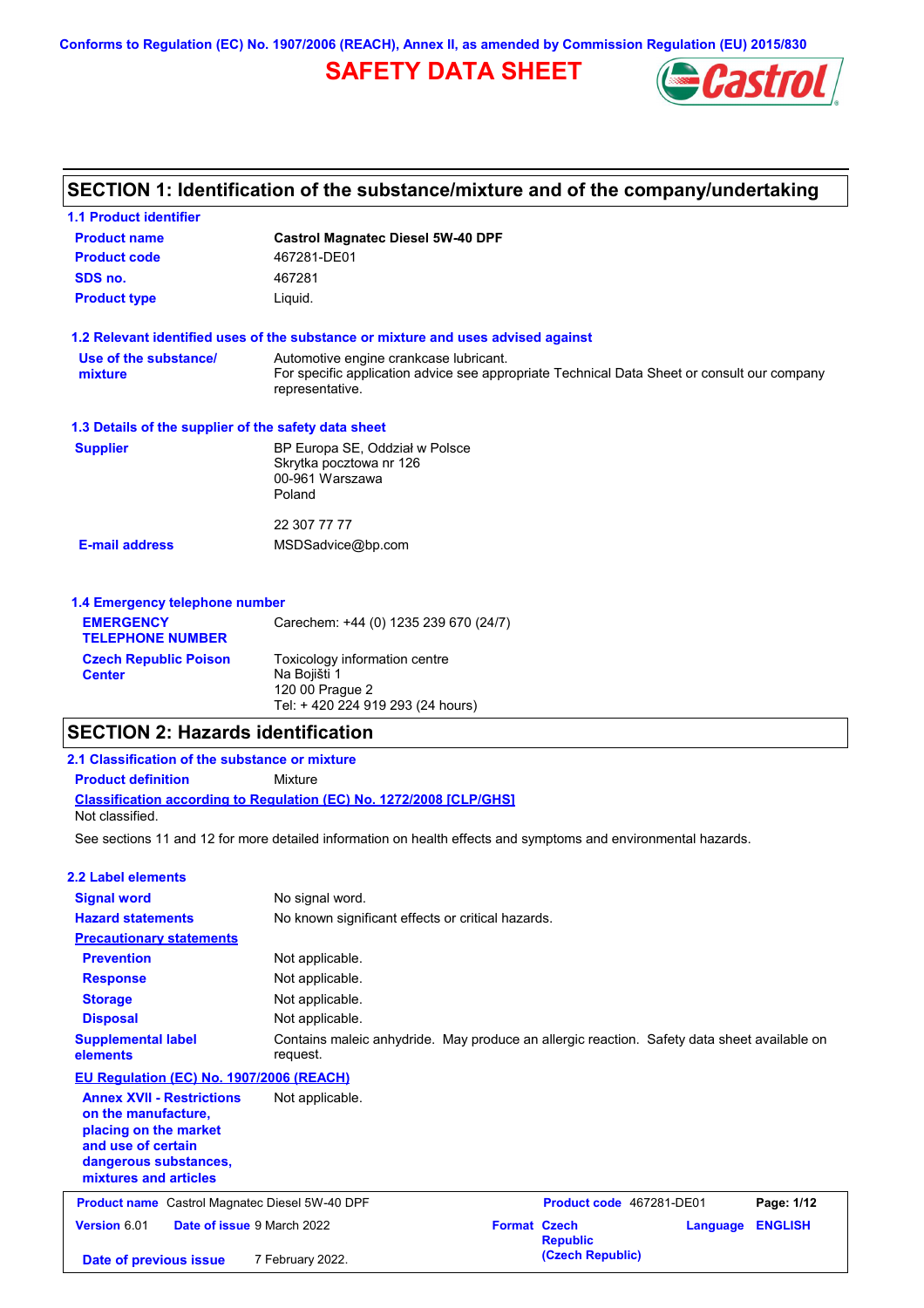#### **Conforms to Regulation (EC) No. 1907/2006 (REACH), Annex II, as amended by Commission Regulation (EU) 2015/830**

# **SECTION 2: Hazards identification**

| <b>Special packaging requirements</b>                                                                                    |                                                                                                                                                                                                                          |  |  |
|--------------------------------------------------------------------------------------------------------------------------|--------------------------------------------------------------------------------------------------------------------------------------------------------------------------------------------------------------------------|--|--|
| <b>Containers to be fitted</b><br>Not applicable.<br>with child-resistant<br>fastenings                                  |                                                                                                                                                                                                                          |  |  |
| <b>Tactile warning of danger</b>                                                                                         | Not applicable.                                                                                                                                                                                                          |  |  |
| 2.3 Other hazards                                                                                                        |                                                                                                                                                                                                                          |  |  |
| <b>Results of PBT and vPvB</b><br>assessment                                                                             | Product does not meet the criteria for PBT or vPvB according to Regulation (EC) No. 1907/2006.<br>Annex XIII.                                                                                                            |  |  |
| <b>Product meets the criteria</b><br>for PBT or vPvB according<br>to Regulation (EC) No.<br><b>1907/2006, Annex XIII</b> | This mixture does not contain any substances that are assessed to be a PBT or a vPvB.                                                                                                                                    |  |  |
| Other hazards which do<br>not result in classification                                                                   | Defatting to the skin.<br>USED ENGINE OILS<br>Used engine oil may contain hazardous components which have the potential to cause skin<br>cancer.<br>See Toxicological Information, section 11 of this Safety Data Sheet. |  |  |

#### **SECTION 3: Composition/information on ingredients**

#### **3.2 Mixtures**

Mixture **Product definition**

Highly refined base oil (IP 346 DMSO extract < 3%). Proprietary performance additives.

| <b>Product/ingredient</b><br>name                              | <b>Identifiers</b>                                                                   | $\frac{9}{6}$ | <b>Regulation (EC) No.</b><br>1272/2008 [CLP]                                                                                                                                           | <b>Type</b> |
|----------------------------------------------------------------|--------------------------------------------------------------------------------------|---------------|-----------------------------------------------------------------------------------------------------------------------------------------------------------------------------------------|-------------|
| Distillates (petroleum), hydrotreated<br>heavy paraffinic      | REACH #: 01-2119484627-25<br>EC: 265-157-1<br>CAS: 64742-54-7<br>Index: 649-467-00-8 | ≥50 - ≤75     | Not classified.                                                                                                                                                                         | $[2]$       |
| Distillates (petroleum), hydrotreated<br>heavy paraffinic      | REACH #: 01-2119484627-25<br>EC: 265-157-1<br>CAS: 64742-54-7<br>Index: 649-467-00-8 | ≥25 - ≤50     | Asp. Tox. 1, H304                                                                                                                                                                       | [1] [2]     |
| Benzene, ethenyl-, polymer with<br>1,3-butadiene, hydrogenated | CAS: 66070-58-4                                                                      | $\leq$ 3      | Aquatic Chronic 4, H413                                                                                                                                                                 | $[1]$       |
| maleic anhydride                                               | REACH #: 01-2119472428-31<br>EC: 203-571-6<br>CAS: 108-31-6<br>Index: 607-096-00-9   | < 0.001       | Acute Tox. 4, H302<br>Skin Corr. 1B, H314<br>Eye Dam. 1, H318<br>Resp. Sens. 1, H334<br>Skin Sens. 1A, H317<br>STOT RE 1, H372<br>(respiratory system)<br>(inhalation)<br><b>EUH071</b> | [1] [2]     |

**See Section 16 for the full text of the H statements declared above.**

#### **Type**

[1] Substance classified with a health or environmental hazard

[2] Substance with a workplace exposure limit

[3] Substance meets the criteria for PBT according to Regulation (EC) No. 1907/2006, Annex XIII

[4] Substance meets the criteria for vPvB according to Regulation (EC) No. 1907/2006, Annex XIII

[5] Substance of equivalent concern

[6] Additional disclosure due to company policy

Occupational exposure limits, if available, are listed in Section 8.

| <b>Product name</b> Castrol Magnatec Diesel 5W-40 DPF |                                   | Product code 467281-DE01 |                  | Page: 2/12              |  |
|-------------------------------------------------------|-----------------------------------|--------------------------|------------------|-------------------------|--|
| <b>Version 6.01</b>                                   | <b>Date of issue 9 March 2022</b> | <b>Format Czech</b>      | <b>Republic</b>  | <b>Language ENGLISH</b> |  |
| Date of previous issue                                | 7 February 2022.                  |                          | (Czech Republic) |                         |  |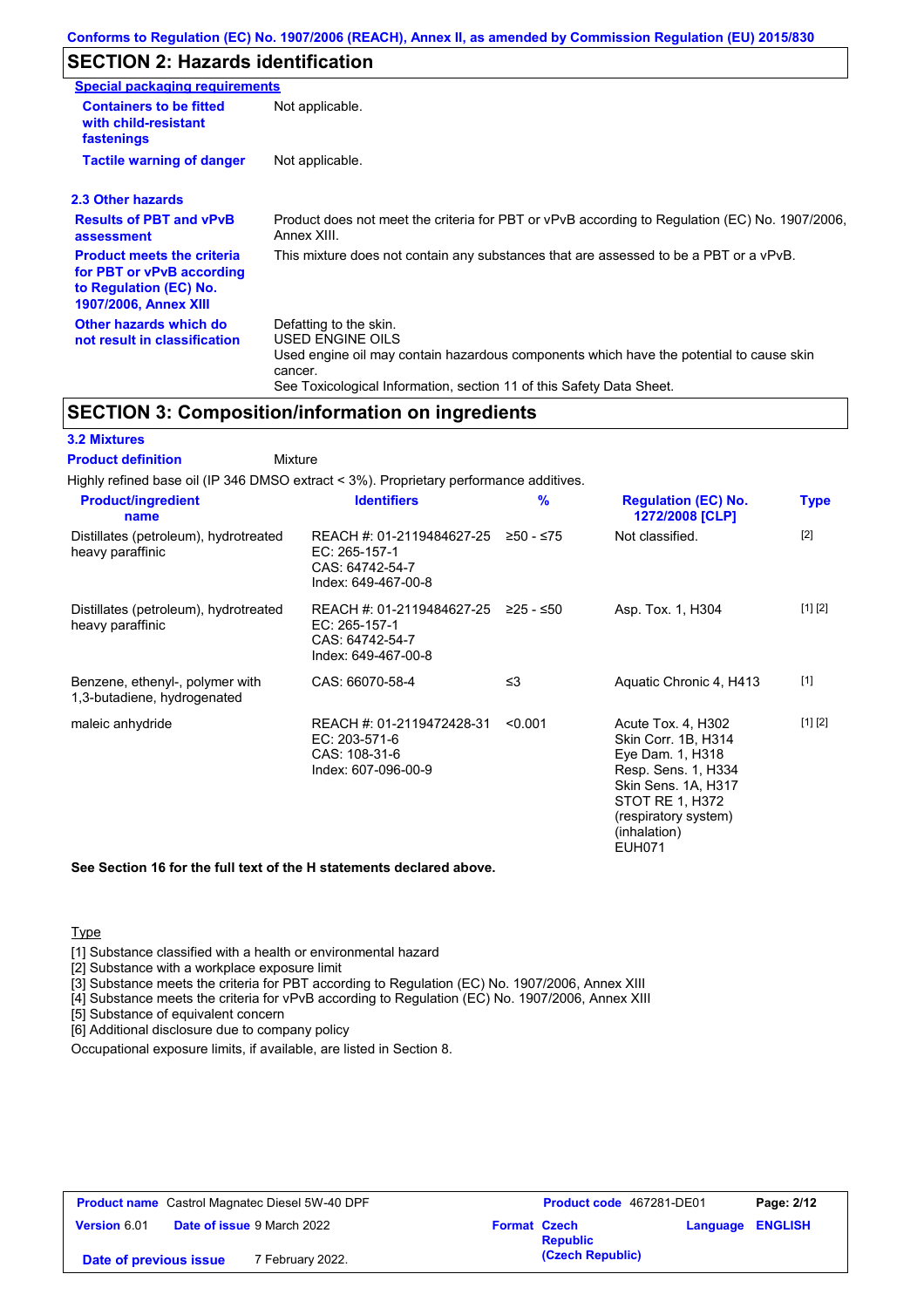## **SECTION 4: First aid measures**

| 4.1 Description of first aid measures |                                                                                                                                                                                                                                                     |  |  |
|---------------------------------------|-----------------------------------------------------------------------------------------------------------------------------------------------------------------------------------------------------------------------------------------------------|--|--|
| Eye contact                           | In case of contact, immediately flush eyes with plenty of water for at least 15 minutes. Eyelids<br>should be held away from the eyeball to ensure thorough rinsing. Check for and remove any<br>contact lenses. Get medical attention.             |  |  |
| <b>Skin contact</b>                   | Wash skin thoroughly with soap and water or use recognised skin cleanser. Remove<br>contaminated clothing and shoes. Wash clothing before reuse. Clean shoes thoroughly before<br>reuse. Get medical attention if irritation develops.              |  |  |
| <b>Inhalation</b>                     | If inhaled, remove to fresh air. In case of inhalation of decomposition products in a fire,<br>symptoms may be delayed. The exposed person may need to be kept under medical<br>surveillance for 48 hours. Get medical attention if symptoms occur. |  |  |
| <b>Ingestion</b>                      | Do not induce vomiting unless directed to do so by medical personnel. Get medical attention if<br>symptoms occur.                                                                                                                                   |  |  |
| <b>Protection of first-aiders</b>     | No action shall be taken involving any personal risk or without suitable training.                                                                                                                                                                  |  |  |

#### **4.2 Most important symptoms and effects, both acute and delayed**

See Section 11 for more detailed information on health effects and symptoms.

| <b>Potential acute health effects</b> |                                                                                                                     |
|---------------------------------------|---------------------------------------------------------------------------------------------------------------------|
| <b>Inhalation</b>                     | Exposure to decomposition products may cause a health hazard. Serious effects may be<br>delayed following exposure. |
| <b>Ingestion</b>                      | No known significant effects or critical hazards.                                                                   |
| <b>Skin contact</b>                   | Defatting to the skin. May cause skin dryness and irritation.                                                       |
| <b>Eye contact</b>                    | No known significant effects or critical hazards.                                                                   |
|                                       | Delayed and immediate effects as well as chronic effects from short and long-term exposure                          |
| <b>Inhalation</b>                     | Overexposure to the inhalation of airborne droplets or aerosols may cause irritation of the<br>respiratory tract.   |
| <b>Ingestion</b>                      | Ingestion of large quantities may cause nausea and diarrhoea.                                                       |
| <b>Skin contact</b>                   | Prolonged or repeated contact can defat the skin and lead to irritation and/or dermatitis.                          |
| Eye contact                           | Potential risk of transient stinging or redness if accidental eye contact occurs.                                   |
|                                       |                                                                                                                     |

#### **4.3 Indication of any immediate medical attention and special treatment needed**

**Notes to physician** Treatment should in general be symptomatic and directed to relieving any effects. In case of inhalation of decomposition products in a fire, symptoms may be delayed. The exposed person may need to be kept under medical surveillance for 48 hours.

# **SECTION 5: Firefighting measures**

| 5.1 Extinguishing media                                                                                                    |                                                                                                                                                                                                                                                                                                                                                                   |  |  |
|----------------------------------------------------------------------------------------------------------------------------|-------------------------------------------------------------------------------------------------------------------------------------------------------------------------------------------------------------------------------------------------------------------------------------------------------------------------------------------------------------------|--|--|
| In case of fire, use foam, dry chemical or carbon dioxide extinguisher or spray.<br><b>Suitable extinguishing</b><br>media |                                                                                                                                                                                                                                                                                                                                                                   |  |  |
| <b>Unsuitable extinguishing</b><br>media                                                                                   | Do not use water jet. The use of a water jet may cause the fire to spread by splashing the<br>burning product.                                                                                                                                                                                                                                                    |  |  |
|                                                                                                                            | 5.2 Special hazards arising from the substance or mixture                                                                                                                                                                                                                                                                                                         |  |  |
| <b>Hazards from the</b><br>substance or mixture                                                                            | In a fire or if heated, a pressure increase will occur and the container may burst.                                                                                                                                                                                                                                                                               |  |  |
| <b>Hazardous combustion</b><br>products                                                                                    | Combustion products may include the following:<br>carbon oxides $(CO, CO2)$ (carbon monoxide, carbon dioxide)<br>nitrogen oxides ( $NO$ , $NO2$ etc.)                                                                                                                                                                                                             |  |  |
| 5.3 Advice for firefighters                                                                                                |                                                                                                                                                                                                                                                                                                                                                                   |  |  |
| <b>Special precautions for</b><br>fire-fighters                                                                            | No action shall be taken involving any personal risk or without suitable training. Promptly<br>isolate the scene by removing all persons from the vicinity of the incident if there is a fire.                                                                                                                                                                    |  |  |
| <b>Special protective</b><br>equipment for fire-fighters                                                                   | Fire-fighters should wear appropriate protective equipment and self-contained breathing<br>apparatus (SCBA) with a full face-piece operated in positive pressure mode. Clothing for fire-<br>fighters (including helmets, protective boots and gloves) conforming to European standard EN<br>469 will provide a basic level of protection for chemical incidents. |  |  |

| <b>Product name</b> Castrol Magnatec Diesel 5W-40 DPF |  | Product code 467281-DE01          |                     | Page: 3/12      |                         |  |
|-------------------------------------------------------|--|-----------------------------------|---------------------|-----------------|-------------------------|--|
| Version 6.01                                          |  | <b>Date of issue 9 March 2022</b> | <b>Format Czech</b> | <b>Republic</b> | <b>Language ENGLISH</b> |  |
| 7 February 2022.<br>Date of previous issue            |  |                                   | (Czech Republic)    |                 |                         |  |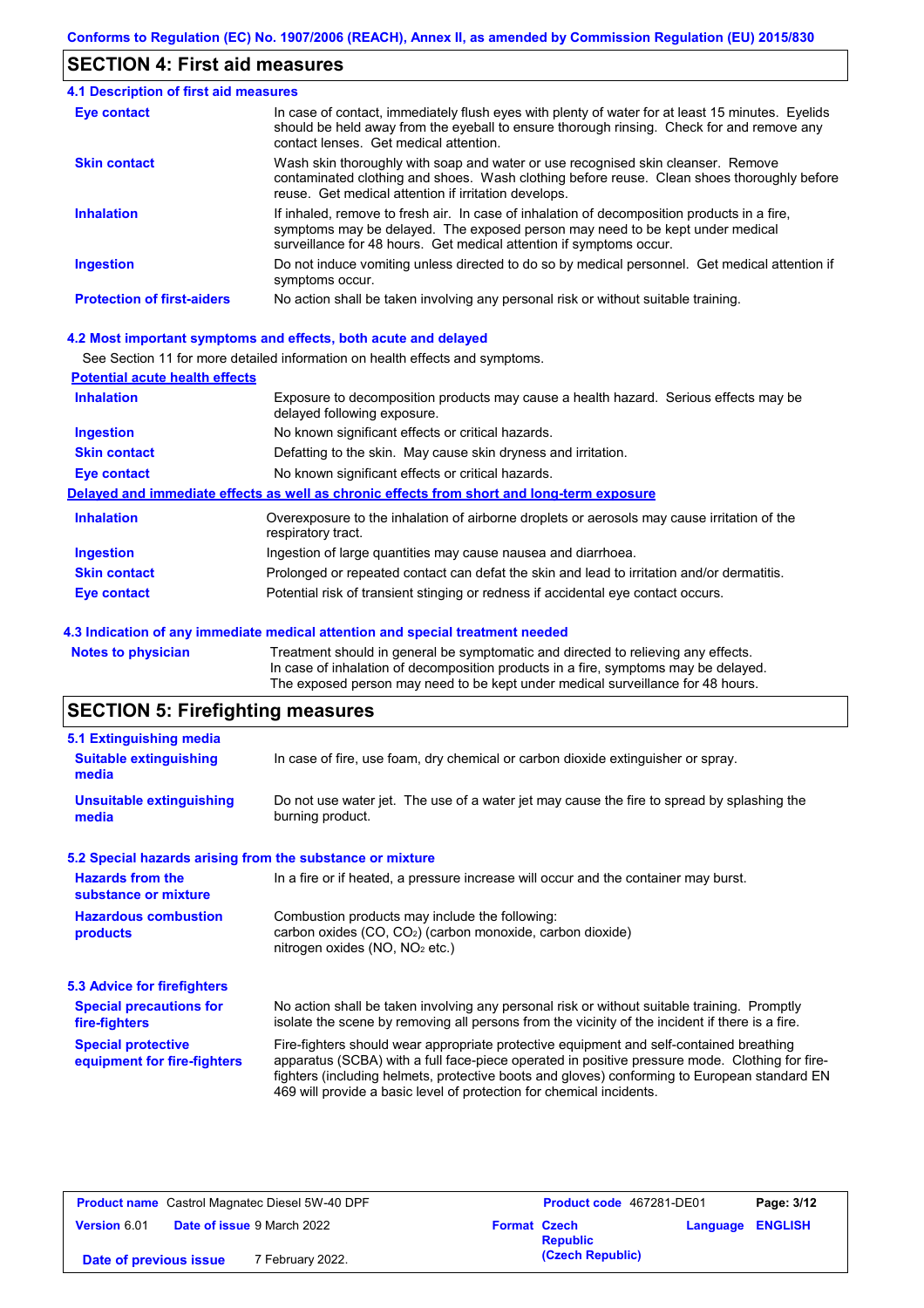# **SECTION 6: Accidental release measures**

|                                                          | 6.1 Personal precautions, protective equipment and emergency procedures                                                                                                                                                                                                                                                                                                                        |  |  |  |
|----------------------------------------------------------|------------------------------------------------------------------------------------------------------------------------------------------------------------------------------------------------------------------------------------------------------------------------------------------------------------------------------------------------------------------------------------------------|--|--|--|
| For non-emergency<br>personnel                           | No action shall be taken involving any personal risk or without suitable training. Evacuate<br>surrounding areas. Keep unnecessary and unprotected personnel from entering. Do not touch<br>or walk through spilt material. Floors may be slippery; use care to avoid falling. Put on<br>appropriate personal protective equipment.                                                            |  |  |  |
| For emergency responders                                 | If specialised clothing is required to deal with the spillage, take note of any information in<br>Section 8 on suitable and unsuitable materials. See also the information in "For non-<br>emergency personnel".                                                                                                                                                                               |  |  |  |
| <b>6.2 Environmental</b><br>precautions                  | Avoid dispersal of spilt material and runoff and contact with soil, waterways, drains and sewers.<br>Inform the relevant authorities if the product has caused environmental pollution (sewers,<br>waterways, soil or air).                                                                                                                                                                    |  |  |  |
| 6.3 Methods and material for containment and cleaning up |                                                                                                                                                                                                                                                                                                                                                                                                |  |  |  |
| <b>Small spill</b>                                       | Stop leak if without risk. Move containers from spill area. Absorb with an inert material and<br>place in an appropriate waste disposal container. Dispose of via a licensed waste disposal<br>contractor.                                                                                                                                                                                     |  |  |  |
| <b>Large spill</b>                                       | Stop leak if without risk. Move containers from spill area. Prevent entry into sewers, water<br>courses, basements or confined areas. Contain and collect spillage with non-combustible,<br>absorbent material e.g. sand, earth, vermiculite or diatomaceous earth and place in container<br>for disposal according to local regulations. Dispose of via a licensed waste disposal contractor. |  |  |  |
| 6.4 Reference to other<br><b>sections</b>                | See Section 1 for emergency contact information.<br>See Section 5 for firefighting measures.<br>See Section 8 for information on appropriate personal protective equipment.<br>See Section 12 for environmental precautions.<br>See Section 13 for additional waste treatment information.                                                                                                     |  |  |  |

# **SECTION 7: Handling and storage**

| 7.1 Precautions for safe handling                                                    |                                                                                                                                                                                                                                                                                                                                                                                                                                                                                          |  |  |  |
|--------------------------------------------------------------------------------------|------------------------------------------------------------------------------------------------------------------------------------------------------------------------------------------------------------------------------------------------------------------------------------------------------------------------------------------------------------------------------------------------------------------------------------------------------------------------------------------|--|--|--|
| <b>Protective measures</b>                                                           | Put on appropriate personal protective equipment.                                                                                                                                                                                                                                                                                                                                                                                                                                        |  |  |  |
| <b>Advice on general</b><br>occupational hygiene                                     | Eating, drinking and smoking should be prohibited in areas where this material is handled,<br>stored and processed. Wash thoroughly after handling. Remove contaminated clothing and<br>protective equipment before entering eating areas. See also Section 8 for additional<br>information on hygiene measures.                                                                                                                                                                         |  |  |  |
| <b>7.2 Conditions for safe</b><br>storage, including any<br><i>incompatibilities</i> | Store in accordance with local regulations. Store in a dry, cool and well-ventilated area, away<br>from incompatible materials (see Section 10). Keep away from heat and direct sunlight. Keep<br>container tightly closed and sealed until ready for use. Containers that have been opened must<br>be carefully resealed and kept upright to prevent leakage. Store and use only in equipment/<br>containers designed for use with this product. Do not store in unlabelled containers. |  |  |  |
| <b>Not suitable</b>                                                                  | Prolonged exposure to elevated temperature.                                                                                                                                                                                                                                                                                                                                                                                                                                              |  |  |  |
| 7.3 Specific end use(s)                                                              |                                                                                                                                                                                                                                                                                                                                                                                                                                                                                          |  |  |  |
| <b>Recommendations</b>                                                               | See section 1.2 and Exposure scenarios in annex, if applicable.                                                                                                                                                                                                                                                                                                                                                                                                                          |  |  |  |
|                                                                                      | <b>SECTION 8: Exposure controls/personal protection</b>                                                                                                                                                                                                                                                                                                                                                                                                                                  |  |  |  |
| <b>8.1 Control parameters</b>                                                        |                                                                                                                                                                                                                                                                                                                                                                                                                                                                                          |  |  |  |
| <b>Occupational exposure limits</b>                                                  |                                                                                                                                                                                                                                                                                                                                                                                                                                                                                          |  |  |  |

| <b>Product/ingredient name</b>                           | <b>Exposure limit values</b>                                                                                                                                                                                                    |  |  |
|----------------------------------------------------------|---------------------------------------------------------------------------------------------------------------------------------------------------------------------------------------------------------------------------------|--|--|
| Distillates (petroleum), hydrotreated heavy paraffinic   | Government regulation of Czech Republic PEL/NPK-P (Czech<br>Republic).<br>TWA: 5 mg/m <sup>3</sup> 8 hours. Issued/Revised: 1/2003 Form: Aerosol<br>STEL: 10 mg/m <sup>3</sup> 15 minutes. Issued/Revised: 1/2003 Form: Aerosol |  |  |
| Distillates (petroleum), hydrotreated heavy paraffinic   | Government regulation of Czech Republic PEL/NPK-P (Czech<br>Republic).<br>TWA: 5 mg/m <sup>3</sup> 8 hours. Issued/Revised: 1/2003 Form: Aerosol<br>STEL: 10 mg/m <sup>3</sup> 15 minutes. Issued/Revised: 1/2003 Form: Aerosol |  |  |
| maleic anhydride                                         | Government regulation of Czech Republic PEL/NPK-P (Czech<br>Republic). Skin sensitiser.<br>TWA: 1 mg/m <sup>3</sup> 8 hours. Issued/Revised: 2/2020<br>TWA: 0.245 ppm 8 hours. Issued/Revised: 2/2020                           |  |  |
| <b>Product name</b> Castrol Magnatec Diesel 5W-40 DPF    | Product code 467281-DE01<br>Page: 4/12                                                                                                                                                                                          |  |  |
| <b>Version 6.01</b><br><b>Date of issue 9 March 2022</b> | <b>ENGLISH</b><br><b>Format Czech</b><br>Language<br><b>Republic</b>                                                                                                                                                            |  |  |
| 7 February 2022.<br>Date of previous issue               | (Czech Republic)                                                                                                                                                                                                                |  |  |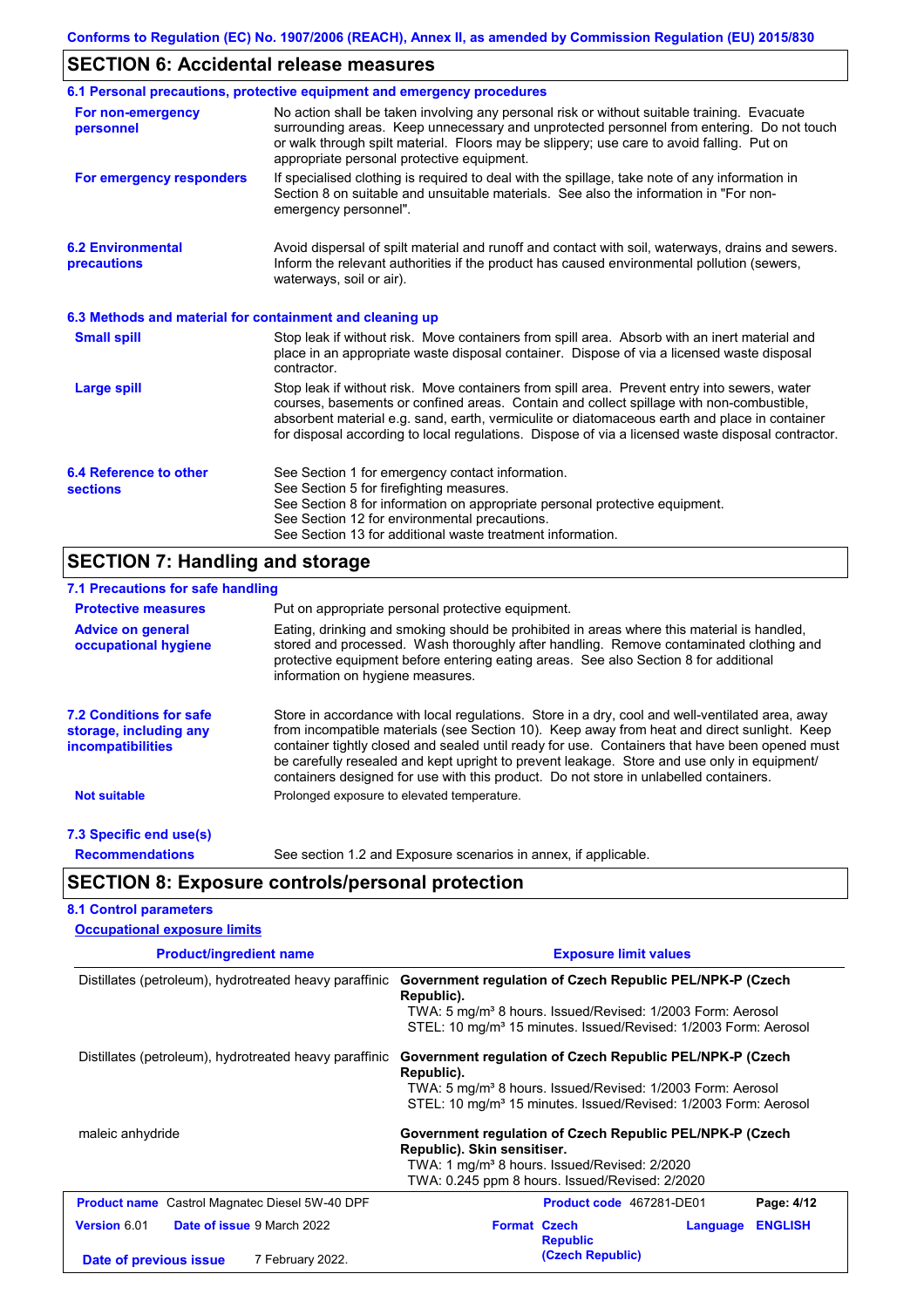### **SECTION 8: Exposure controls/personal protection**

STEL: 2 mg/m<sup>3</sup> 15 minutes. Issued/Revised: 2/2020 STEL: 0.49 ppm 15 minutes. Issued/Revised: 2/2020

Whilst specific OELs for certain components may be shown in this section, other components may be present in any mist, vapour or dust produced. Therefore, the specific OELs may not be applicable to the product as a whole and are provided for guidance only.

**Recommended monitoring procedures** If this product contains ingredients with exposure limits, personal, workplace atmosphere or biological monitoring may be required to determine the effectiveness of the ventilation or other control measures and/or the necessity to use respiratory protective equipment. Reference should be made to monitoring standards, such as the following: European Standard EN 689 (Workplace atmospheres - Guidance for the assessment of exposure by inhalation to chemical agents for comparison with limit values and measurement strategy) European Standard EN 14042 (Workplace atmospheres - Guide for the application and use of procedures for the assessment of exposure to chemical and biological agents) European Standard EN 482 (Workplace atmospheres - General requirements for the performance of procedures for the measurement of chemical agents) Reference to national guidance documents for methods for the determination of hazardous substances will also be required.

#### **Derived No Effect Level**

No DNELs/DMELs available.

#### **Predicted No Effect Concentration**

| No PNECs available                         |                                                                                                                                                                                                                                                                                                                                                                                                                                                                                                                                                                                                                                                                                                                                                                                                                                                                                                                                                                                                         |
|--------------------------------------------|---------------------------------------------------------------------------------------------------------------------------------------------------------------------------------------------------------------------------------------------------------------------------------------------------------------------------------------------------------------------------------------------------------------------------------------------------------------------------------------------------------------------------------------------------------------------------------------------------------------------------------------------------------------------------------------------------------------------------------------------------------------------------------------------------------------------------------------------------------------------------------------------------------------------------------------------------------------------------------------------------------|
| <b>8.2 Exposure controls</b>               |                                                                                                                                                                                                                                                                                                                                                                                                                                                                                                                                                                                                                                                                                                                                                                                                                                                                                                                                                                                                         |
| <b>Appropriate engineering</b><br>controls | Provide exhaust ventilation or other engineering controls to keep the relevant airborne<br>concentrations below their respective occupational exposure limits.<br>All activities involving chemicals should be assessed for their risks to health, to ensure<br>exposures are adequately controlled. Personal protective equipment should only be considered<br>after other forms of control measures (e.g. engineering controls) have been suitably evaluated.<br>Personal protective equipment should conform to appropriate standards, be suitable for use, be<br>kept in good condition and properly maintained.<br>Your supplier of personal protective equipment should be consulted for advice on selection and<br>appropriate standards. For further information contact your national organisation for standards.<br>The final choice of protective equipment will depend upon a risk assessment. It is important to<br>ensure that all items of personal protective equipment are compatible. |
| <b>Individual protection measures</b>      |                                                                                                                                                                                                                                                                                                                                                                                                                                                                                                                                                                                                                                                                                                                                                                                                                                                                                                                                                                                                         |
| <b>Hygiene measures</b>                    | Wash hands, forearms and face thoroughly after handling chemical products, before eating,<br>smoking and using the lavatory and at the end of the working period. Ensure that eyewash<br>stations and safety showers are close to the workstation location.                                                                                                                                                                                                                                                                                                                                                                                                                                                                                                                                                                                                                                                                                                                                             |
| <b>Respiratory protection</b>              | In case of insufficient ventilation, wear suitable respiratory equipment.<br>The correct choice of respiratory protection depends upon the chemicals being handled, the<br>conditions of work and use, and the condition of the respiratory equipment. Safety procedures<br>should be developed for each intended application. Respiratory protection equipment should<br>therefore be chosen in consultation with the supplier/manufacturer and with a full assessment<br>of the working conditions.                                                                                                                                                                                                                                                                                                                                                                                                                                                                                                   |
| <b>Eye/face protection</b>                 | Safety glasses with side shields.                                                                                                                                                                                                                                                                                                                                                                                                                                                                                                                                                                                                                                                                                                                                                                                                                                                                                                                                                                       |
| <b>Skin protection</b>                     |                                                                                                                                                                                                                                                                                                                                                                                                                                                                                                                                                                                                                                                                                                                                                                                                                                                                                                                                                                                                         |
| <b>Hand protection</b>                     | <b>General Information:</b>                                                                                                                                                                                                                                                                                                                                                                                                                                                                                                                                                                                                                                                                                                                                                                                                                                                                                                                                                                             |
|                                            | Because specific work environments and material handling practices vary, safety procedures<br>should be developed for each intended application. The correct choice of protective gloves<br>depends upon the chemicals being handled, and the conditions of work and use. Most gloves<br>provide protection for only a limited time before they must be discarded and replaced (even the<br>best chemically resistant gloves will break down after repeated chemical exposures).                                                                                                                                                                                                                                                                                                                                                                                                                                                                                                                        |
|                                            | Gloves should be chosen in consultation with the supplier / manufacturer and taking account of<br>a full assessment of the working conditions.                                                                                                                                                                                                                                                                                                                                                                                                                                                                                                                                                                                                                                                                                                                                                                                                                                                          |
|                                            | Recommended: Nitrile gloves.<br><b>Breakthrough time:</b>                                                                                                                                                                                                                                                                                                                                                                                                                                                                                                                                                                                                                                                                                                                                                                                                                                                                                                                                               |
|                                            | Breakthrough time data are generated by glove manufacturers under laboratory test conditions<br>and represent how long a glove can be expected to provide effective permeation resistance. It<br>is important when following breakthrough time recommendations that actual workplace<br>conditions are taken into account. Always consult with your glove supplier for up-to-date<br>technical information on breakthrough times for the recommended glove type.<br>Our recommendations on the selection of gloves are as follows:                                                                                                                                                                                                                                                                                                                                                                                                                                                                      |

**Product name** Castrol Magnatec Diesel 5W-40 DPF **Product Code 467281-DE01 Page: 5/12 Version** 6.01 **Date of issue** 9 March 2022 **Format Czech Republic Language ENGLISH (Czech Republic) Date of previous issue** 7 February 2022.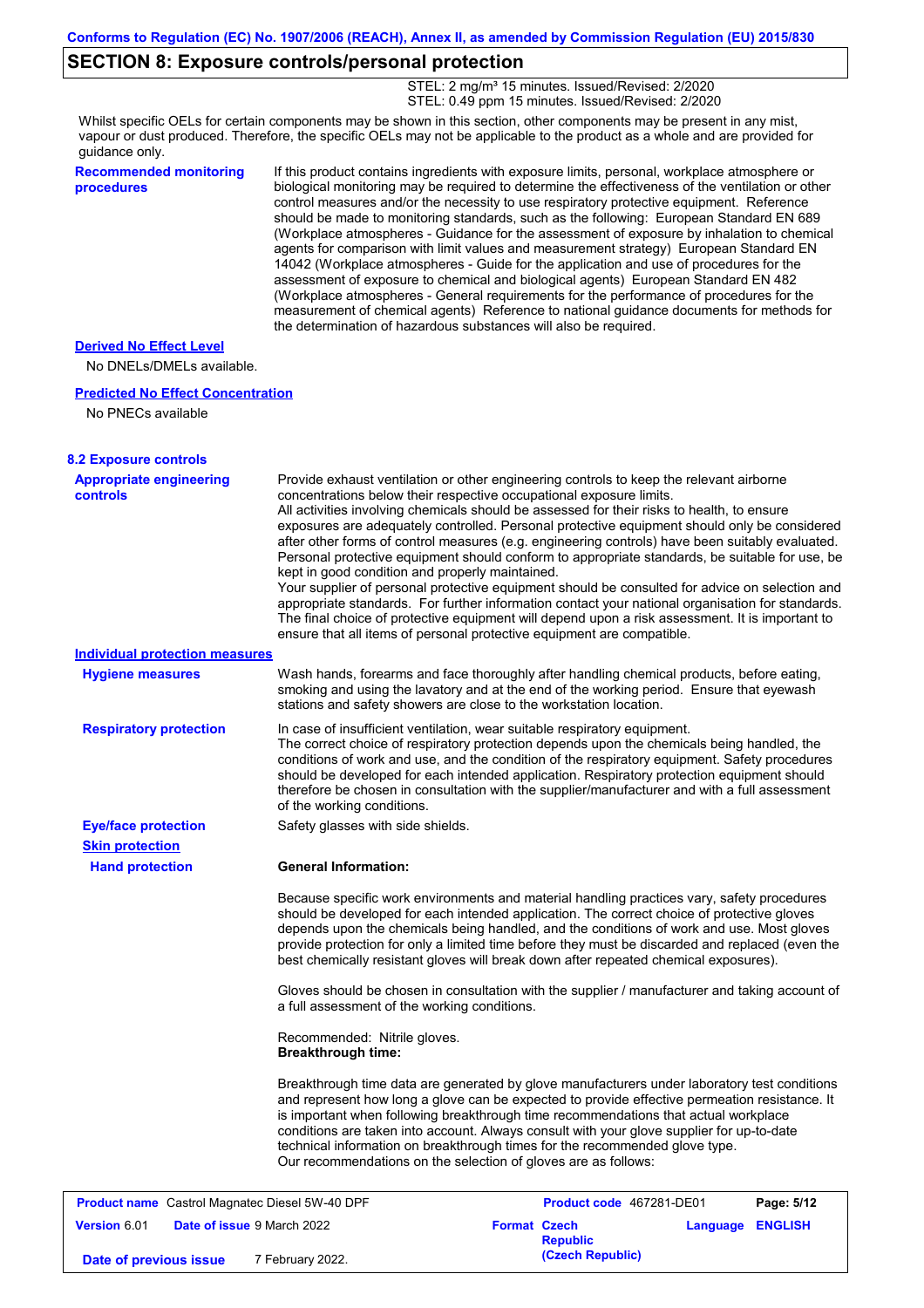# **SECTION 8: Exposure controls/personal protection**

Continuous contact:

|                                           | Gloves with a minimum breakthrough time of 240 minutes, or >480 minutes if suitable gloves<br>can be obtained.<br>If suitable gloves are not available to offer that level of protection, gloves with shorter<br>breakthrough times may be acceptable as long as appropriate glove maintenance and<br>replacement regimes are determined and adhered to.                                                                                                                                                                                                                                                                                                                              |
|-------------------------------------------|---------------------------------------------------------------------------------------------------------------------------------------------------------------------------------------------------------------------------------------------------------------------------------------------------------------------------------------------------------------------------------------------------------------------------------------------------------------------------------------------------------------------------------------------------------------------------------------------------------------------------------------------------------------------------------------|
|                                           | Short-term / splash protection:                                                                                                                                                                                                                                                                                                                                                                                                                                                                                                                                                                                                                                                       |
|                                           | Recommended breakthrough times as above.<br>It is recognised that for short-term, transient exposures, gloves with shorter breakthrough times<br>may commonly be used. Therefore, appropriate maintenance and replacement regimes must<br>be determined and rigorously followed.                                                                                                                                                                                                                                                                                                                                                                                                      |
|                                           | <b>Glove Thickness:</b>                                                                                                                                                                                                                                                                                                                                                                                                                                                                                                                                                                                                                                                               |
|                                           | For general applications, we recommend gloves with a thickness typically greater than 0.35 mm.                                                                                                                                                                                                                                                                                                                                                                                                                                                                                                                                                                                        |
|                                           | It should be emphasised that glove thickness is not necessarily a good predictor of glove<br>resistance to a specific chemical, as the permeation efficiency of the glove will be dependent<br>on the exact composition of the glove material. Therefore, glove selection should also be based<br>on consideration of the task requirements and knowledge of breakthrough times.<br>Glove thickness may also vary depending on the glove manufacturer, the glove type and the<br>glove model. Therefore, the manufacturers' technical data should always be taken into account<br>to ensure selection of the most appropriate glove for the task.                                     |
|                                           | Note: Depending on the activity being conducted, gloves of varying thickness may be required<br>for specific tasks. For example:                                                                                                                                                                                                                                                                                                                                                                                                                                                                                                                                                      |
|                                           | • Thinner gloves (down to 0.1 mm or less) may be required where a high degree of manual<br>dexterity is needed. However, these gloves are only likely to give short duration protection and<br>would normally be just for single use applications, then disposed of.                                                                                                                                                                                                                                                                                                                                                                                                                  |
|                                           | • Thicker gloves (up to 3 mm or more) may be required where there is a mechanical (as well<br>as a chemical) risk i.e. where there is abrasion or puncture potential.                                                                                                                                                                                                                                                                                                                                                                                                                                                                                                                 |
| <b>Skin and body</b>                      | Use of protective clothing is good industrial practice.<br>Personal protective equipment for the body should be selected based on the task being<br>performed and the risks involved and should be approved by a specialist before handling this<br>product.<br>Cotton or polyester/cotton overalls will only provide protection against light superficial<br>contamination that will not soak through to the skin. Overalls should be laundered on a regular<br>basis. When the risk of skin exposure is high (e.g. when cleaning up spillages or if there is a<br>risk of splashing) then chemical resistant aprons and/or impervious chemical suits and boots<br>will be required. |
| <b>Refer to standards:</b>                | Respiratory protection: EN 529<br>Gloves: EN 420, EN 374<br>Eye protection: EN 166<br>Filtering half-mask: EN 149<br>Filtering half-mask with valve: EN 405<br>Half-mask: EN 140 plus filter<br>Full-face mask: EN 136 plus filter<br>Particulate filters: EN 143<br>Gas/combined filters: EN 14387                                                                                                                                                                                                                                                                                                                                                                                   |
| <b>Environmental exposure</b><br>controls | Emissions from ventilation or work process equipment should be checked to ensure they<br>comply with the requirements of environmental protection legislation. In some cases, fume<br>scrubbers, filters or engineering modifications to the process equipment will be necessary to<br>reduce emissions to acceptable levels.                                                                                                                                                                                                                                                                                                                                                         |

### **SECTION 9: Physical and chemical properties**

The conditions of measurement of all properties are at standard temperature and pressure unless otherwise indicated.

#### **9.1 Information on basic physical and chemical properties**

| <b>Appearance</b><br><b>Physical state</b>            | Liguid.                    |                     |                          |          |                |
|-------------------------------------------------------|----------------------------|---------------------|--------------------------|----------|----------------|
| <b>Colour</b>                                         | Amber.                     |                     |                          |          |                |
| <b>Product name</b> Castrol Magnatec Diesel 5W-40 DPF |                            |                     | Product code 467281-DE01 |          | Page: 6/12     |
| Version 6.01                                          | Date of issue 9 March 2022 | <b>Format Czech</b> | <b>Republic</b>          | Language | <b>ENGLISH</b> |
| Date of previous issue                                | 7 February 2022.           |                     | (Czech Republic)         |          |                |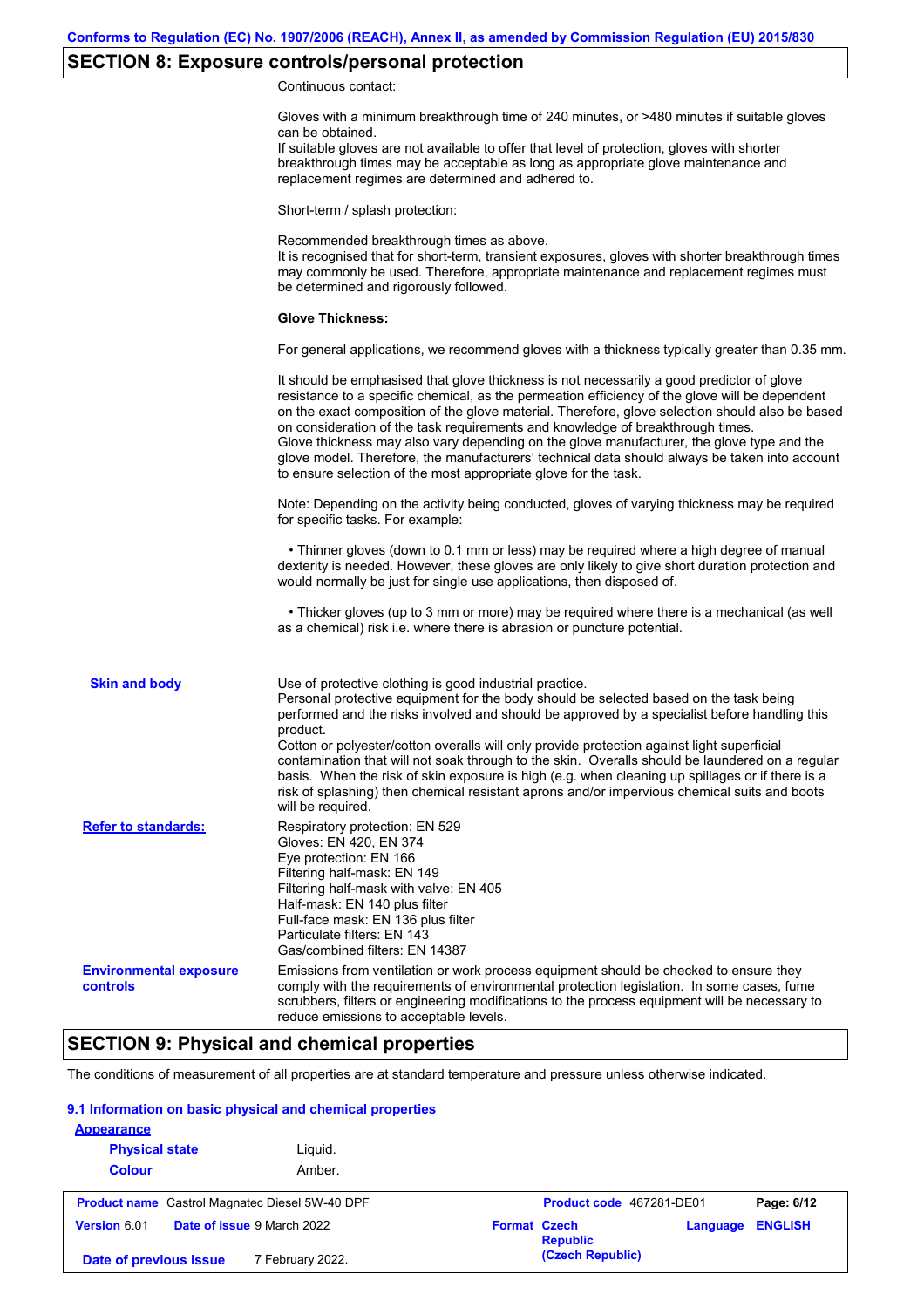# **SECTION 9: Physical and chemical properties**

| <b>Odour</b>                                           | Not available.                                                                                                                        |        |         |                         |          |     |                         |
|--------------------------------------------------------|---------------------------------------------------------------------------------------------------------------------------------------|--------|---------|-------------------------|----------|-----|-------------------------|
| <b>Odour threshold</b>                                 | Not available.                                                                                                                        |        |         |                         |          |     |                         |
| рH                                                     | Not applicable.                                                                                                                       |        |         |                         |          |     |                         |
| <b>Melting point/freezing point</b>                    | Not available.                                                                                                                        |        |         |                         |          |     |                         |
| <b>Initial boiling point and boiling</b><br>range      | Not available.                                                                                                                        |        |         |                         |          |     |                         |
| <b>Pour point</b>                                      | -42 $^{\circ}$ C                                                                                                                      |        |         |                         |          |     |                         |
| <b>Flash point</b>                                     | Closed cup: 203°C (397.4°F) [Pensky-Martens]                                                                                          |        |         |                         |          |     |                         |
| <b>Evaporation rate</b>                                | Not available.                                                                                                                        |        |         |                         |          |     |                         |
| <b>Flammability (solid, gas)</b>                       | Not available.                                                                                                                        |        |         |                         |          |     |                         |
| <b>Upper/lower flammability or</b><br>explosive limits | Not available.                                                                                                                        |        |         |                         |          |     |                         |
| <b>Vapour pressure</b>                                 | Not available.                                                                                                                        |        |         |                         |          |     |                         |
|                                                        |                                                                                                                                       |        |         | Vapour Pressure at 20°C |          |     | Vapour pressure at 50°C |
|                                                        | <b>Ingredient name</b>                                                                                                                | mm Hg  | kPa     | <b>Method</b>           | mm<br>Hg | kPa | <b>Method</b>           |
|                                                        | Distillates (petroleum),<br>hydrotreated heavy<br>paraffinic                                                                          | < 0.08 | < 0.011 | <b>ASTM D 5191</b>      |          |     |                         |
|                                                        | Distillates (petroleum),<br>hydrotreated heavy<br>paraffinic                                                                          | < 0.08 | < 0.011 | <b>ASTM D 5191</b>      |          |     |                         |
| <b>Vapour density</b>                                  | Not available.                                                                                                                        |        |         |                         |          |     |                         |
| <b>Relative density</b>                                | Not available.                                                                                                                        |        |         |                         |          |     |                         |
| <b>Density</b>                                         | <1000 kg/m <sup>3</sup> (<1 g/cm <sup>3</sup> ) at 15°C                                                                               |        |         |                         |          |     |                         |
| Solubility(ies)                                        | insoluble in water.                                                                                                                   |        |         |                         |          |     |                         |
| <b>Partition coefficient: n-octanol/</b><br>water      | Not applicable.                                                                                                                       |        |         |                         |          |     |                         |
| <b>Auto-ignition temperature</b>                       | Not available.                                                                                                                        |        |         |                         |          |     |                         |
| <b>Decomposition temperature</b>                       | Not available.                                                                                                                        |        |         |                         |          |     |                         |
| <b>Viscosity</b>                                       | Kinematic: 75.5 mm <sup>2</sup> /s (75.5 cSt) at $40^{\circ}$ C<br>Kinematic: 12.8 to 16 mm <sup>2</sup> /s (12.8 to 16 cSt) at 100°C |        |         |                         |          |     |                         |
| <b>Explosive properties</b>                            | Not available.                                                                                                                        |        |         |                         |          |     |                         |
| <b>Oxidising properties</b>                            | Not available.                                                                                                                        |        |         |                         |          |     |                         |
| <b>Particle characteristics</b>                        |                                                                                                                                       |        |         |                         |          |     |                         |
| <b>Median particle size</b><br>9.2 Other information   | Not applicable.                                                                                                                       |        |         |                         |          |     |                         |

| <b>10.1 Reactivity</b>                          | No specific test data available for this product. Refer to Conditions to avoid and Incompatible<br>materials for additional information.                                |
|-------------------------------------------------|-------------------------------------------------------------------------------------------------------------------------------------------------------------------------|
| <b>10.2 Chemical stability</b>                  | The product is stable.                                                                                                                                                  |
| 10.3 Possibility of<br>hazardous reactions      | Under normal conditions of storage and use, hazardous reactions will not occur.<br>Under normal conditions of storage and use, hazardous polymerisation will not occur. |
| <b>10.4 Conditions to avoid</b>                 | Avoid all possible sources of ignition (spark or flame).                                                                                                                |
| <b>10.5 Incompatible materials</b>              | Reactive or incompatible with the following materials: oxidising materials.                                                                                             |
| <b>10.6 Hazardous</b><br>decomposition products | Under normal conditions of storage and use, hazardous decomposition products should not be<br>produced.                                                                 |

| <b>Product name</b> Castrol Magnatec Diesel 5W-40 DPF |  | <b>Product code</b> 467281-DE01   |                     | Page: 7/12      |  |                  |
|-------------------------------------------------------|--|-----------------------------------|---------------------|-----------------|--|------------------|
| Version 6.01                                          |  | <b>Date of issue 9 March 2022</b> | <b>Format Czech</b> | <b>Republic</b> |  | Language ENGLISH |
| 7 February 2022.<br>Date of previous issue            |  |                                   | (Czech Republic)    |                 |  |                  |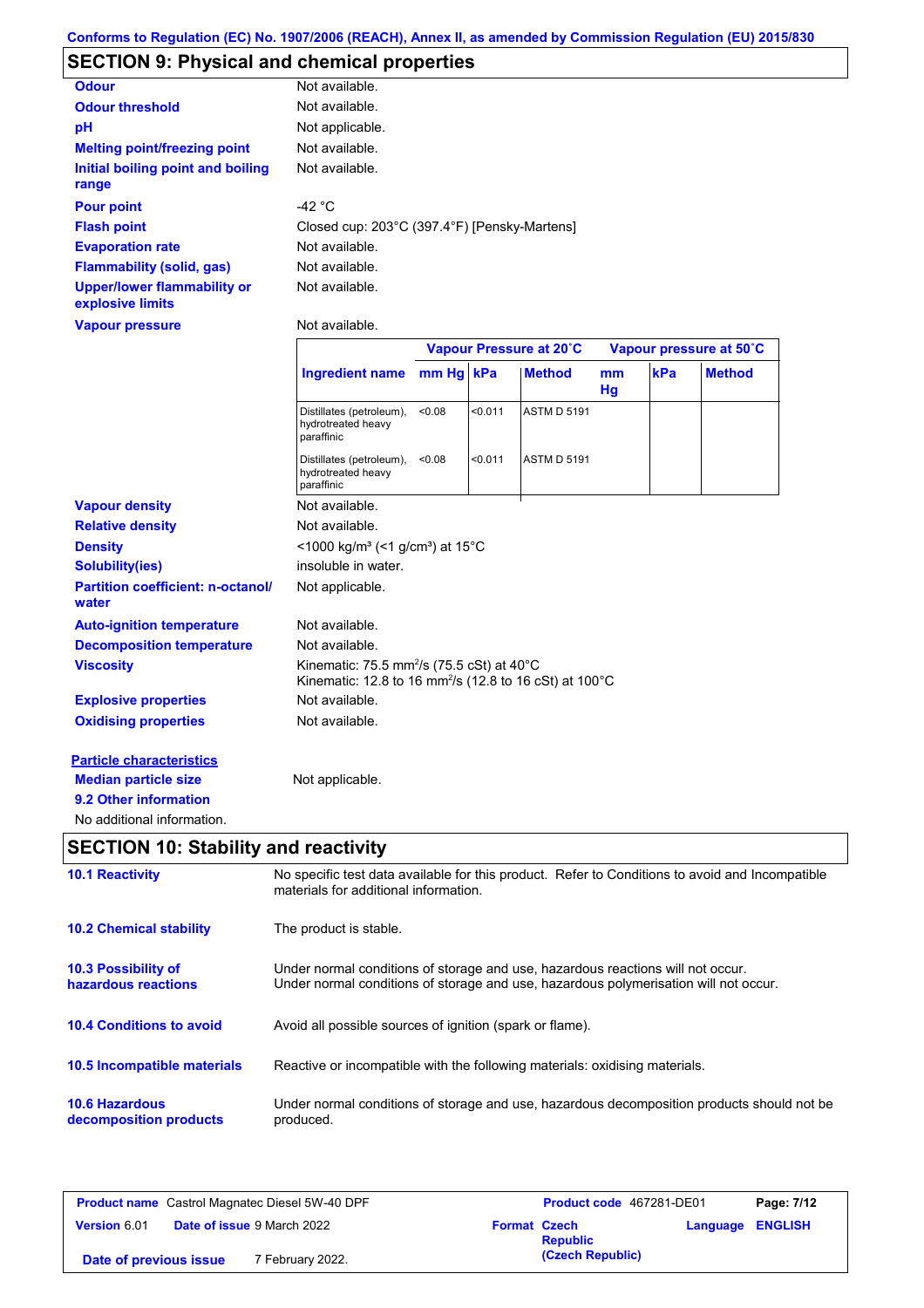## **SECTION 11: Toxicological information**

#### **11.1 Information on toxicological effects**

**Acute toxicity estimates**

| <b>Product/ingredient name</b>                                                             |                                                                                                                                                                                                                                                                                                                                                                                                                 | Oral (mg/<br>kg)                                                                                                    | <b>Dermal</b><br>(mg/kg) | <b>Inhalation</b><br>(gases)<br>(ppm) | <b>Inhalation</b><br>(vapours)<br>(mg/l) | <b>Inhalation</b><br><b>(dusts)</b><br>and mists)<br>(mg/l) |  |  |
|--------------------------------------------------------------------------------------------|-----------------------------------------------------------------------------------------------------------------------------------------------------------------------------------------------------------------------------------------------------------------------------------------------------------------------------------------------------------------------------------------------------------------|---------------------------------------------------------------------------------------------------------------------|--------------------------|---------------------------------------|------------------------------------------|-------------------------------------------------------------|--|--|
| maleic anhydride                                                                           |                                                                                                                                                                                                                                                                                                                                                                                                                 | 500                                                                                                                 | N/A                      | N/A                                   | N/A                                      | N/A                                                         |  |  |
| <b>Information on likely</b><br>routes of exposure                                         |                                                                                                                                                                                                                                                                                                                                                                                                                 | Routes of entry anticipated: Dermal, Inhalation.                                                                    |                          |                                       |                                          |                                                             |  |  |
| <b>Potential acute health effects</b>                                                      |                                                                                                                                                                                                                                                                                                                                                                                                                 |                                                                                                                     |                          |                                       |                                          |                                                             |  |  |
| <b>Inhalation</b>                                                                          |                                                                                                                                                                                                                                                                                                                                                                                                                 | Exposure to decomposition products may cause a health hazard. Serious effects may be<br>delayed following exposure. |                          |                                       |                                          |                                                             |  |  |
| <b>Ingestion</b>                                                                           | No known significant effects or critical hazards.                                                                                                                                                                                                                                                                                                                                                               |                                                                                                                     |                          |                                       |                                          |                                                             |  |  |
| <b>Skin contact</b>                                                                        | Defatting to the skin. May cause skin dryness and irritation.                                                                                                                                                                                                                                                                                                                                                   |                                                                                                                     |                          |                                       |                                          |                                                             |  |  |
| <b>Eye contact</b>                                                                         | No known significant effects or critical hazards.                                                                                                                                                                                                                                                                                                                                                               |                                                                                                                     |                          |                                       |                                          |                                                             |  |  |
| Symptoms related to the physical, chemical and toxicological characteristics               |                                                                                                                                                                                                                                                                                                                                                                                                                 |                                                                                                                     |                          |                                       |                                          |                                                             |  |  |
| <b>Inhalation</b>                                                                          | No specific data.                                                                                                                                                                                                                                                                                                                                                                                               |                                                                                                                     |                          |                                       |                                          |                                                             |  |  |
| <b>Ingestion</b>                                                                           | No specific data.                                                                                                                                                                                                                                                                                                                                                                                               |                                                                                                                     |                          |                                       |                                          |                                                             |  |  |
| <b>Skin contact</b>                                                                        | Adverse symptoms may include the following:<br>irritation<br>dryness<br>cracking                                                                                                                                                                                                                                                                                                                                |                                                                                                                     |                          |                                       |                                          |                                                             |  |  |
| <b>Eye contact</b>                                                                         | No specific data.                                                                                                                                                                                                                                                                                                                                                                                               |                                                                                                                     |                          |                                       |                                          |                                                             |  |  |
| Delayed and immediate effects as well as chronic effects from short and long-term exposure |                                                                                                                                                                                                                                                                                                                                                                                                                 |                                                                                                                     |                          |                                       |                                          |                                                             |  |  |
| <b>Inhalation</b>                                                                          | Overexposure to the inhalation of airborne droplets or aerosols may cause irritation of the<br>respiratory tract.                                                                                                                                                                                                                                                                                               |                                                                                                                     |                          |                                       |                                          |                                                             |  |  |
| <b>Ingestion</b>                                                                           | Ingestion of large quantities may cause nausea and diarrhoea.                                                                                                                                                                                                                                                                                                                                                   |                                                                                                                     |                          |                                       |                                          |                                                             |  |  |
| <b>Skin contact</b>                                                                        | Prolonged or repeated contact can defat the skin and lead to irritation and/or dermatitis.                                                                                                                                                                                                                                                                                                                      |                                                                                                                     |                          |                                       |                                          |                                                             |  |  |
| <b>Eye contact</b>                                                                         | Potential risk of transient stinging or redness if accidental eye contact occurs.                                                                                                                                                                                                                                                                                                                               |                                                                                                                     |                          |                                       |                                          |                                                             |  |  |
| <b>Potential chronic health effects</b>                                                    |                                                                                                                                                                                                                                                                                                                                                                                                                 |                                                                                                                     |                          |                                       |                                          |                                                             |  |  |
| General                                                                                    | <b>USED ENGINE OILS</b><br>Combustion products resulting from the operation of internal combustion engines contaminate<br>engine oils during use. Used engine oil may contain hazardous components which have the<br>potential to cause skin cancer. Frequent or prolonged contact with all types and makes of used<br>engine oil must therefore be avoided and a high standard of personal hygiene maintained. |                                                                                                                     |                          |                                       |                                          |                                                             |  |  |
| <b>Carcinogenicity</b>                                                                     | No known significant effects or critical hazards.                                                                                                                                                                                                                                                                                                                                                               |                                                                                                                     |                          |                                       |                                          |                                                             |  |  |
| <b>Mutagenicity</b>                                                                        | No known significant effects or critical hazards.                                                                                                                                                                                                                                                                                                                                                               |                                                                                                                     |                          |                                       |                                          |                                                             |  |  |
| <b>Developmental effects</b>                                                               | No known significant effects or critical hazards.                                                                                                                                                                                                                                                                                                                                                               |                                                                                                                     |                          |                                       |                                          |                                                             |  |  |
| <b>Fertility effects</b>                                                                   | No known significant effects or critical hazards.                                                                                                                                                                                                                                                                                                                                                               |                                                                                                                     |                          |                                       |                                          |                                                             |  |  |

# **SECTION 12: Ecological information**

**12.1 Toxicity Environmental hazards** Not classified as dangerous

#### **12.2 Persistence and degradability**

Expected to be biodegradable.

#### **12.3 Bioaccumulative potential**

This product is not expected to bioaccumulate through food chains in the environment.

| <b>12.4 Mobility in soil</b>                                  |                                                                      |
|---------------------------------------------------------------|----------------------------------------------------------------------|
| <b>Soil/water partition</b><br>coefficient (K <sub>oc</sub> ) | Not available.                                                       |
| <b>Mobility</b>                                               | Spillages may penetrate the soil causing ground water contamination. |

#### **12.5 Results of PBT and vPvB assessment**

Product does not meet the criteria for PBT or vPvB according to Regulation (EC) No. 1907/2006, Annex XIII.

| <b>Product name</b> Castrol Magnatec Diesel 5W-40 DPF |                                   |                     | Product code 467281-DE01 |                         | Page: 8/12 |
|-------------------------------------------------------|-----------------------------------|---------------------|--------------------------|-------------------------|------------|
| <b>Version 6.01</b>                                   | <b>Date of issue 9 March 2022</b> | <b>Format Czech</b> | <b>Republic</b>          | <b>Language ENGLISH</b> |            |
| Date of previous issue                                | 7 February 2022.                  |                     | (Czech Republic)         |                         |            |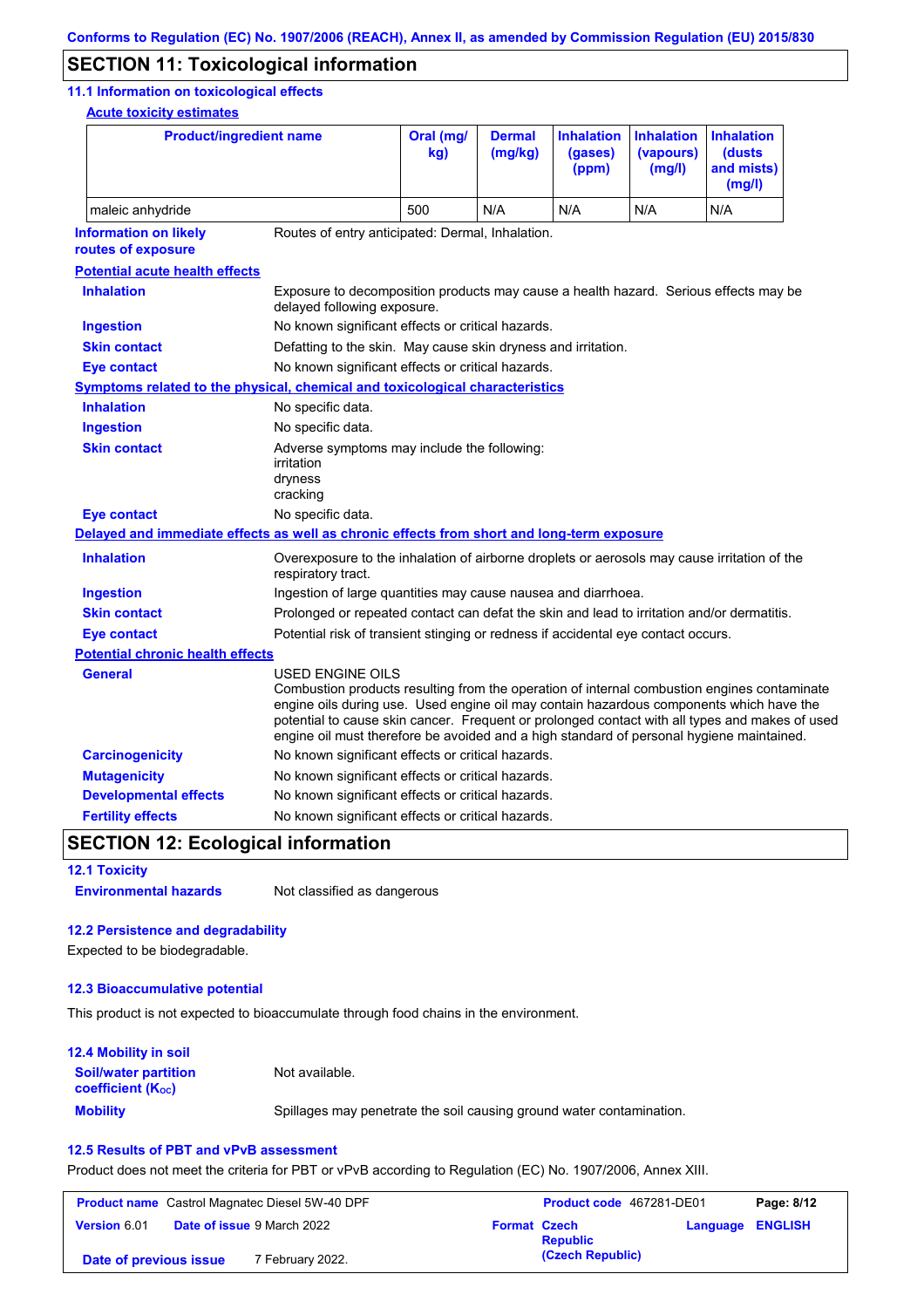### **SECTION 12: Ecological information**

#### **12.6 Other adverse effects**

**Other ecological information**

Spills may form a film on water surfaces causing physical damage to organisms. Oxygen transfer could also be impaired.

### **SECTION 13: Disposal considerations**

#### **13.1 Waste treatment methods**

#### **Product**

**Methods of disposal**

Where possible, arrange for product to be recycled. Dispose of via an authorised person/ licensed waste disposal contractor in accordance with local regulations.

### **Hazardous waste** Yes.

| European waste catalogue (EWC)                                                |                                                                                                                             |  |  |  |  |
|-------------------------------------------------------------------------------|-----------------------------------------------------------------------------------------------------------------------------|--|--|--|--|
| <b>Waste code</b>                                                             | <b>Waste designation</b>                                                                                                    |  |  |  |  |
| 13 02 05*<br>Imineral-based non-chlorinated engine, gear and lubricating oils |                                                                                                                             |  |  |  |  |
|                                                                               | However, deviation from the intended use and/or the presence of any potential contaminants may require an alternative waste |  |  |  |  |

disposal code to be assigned by the end user.

#### **Packaging Methods of disposal Special precautions** Where possible, arrange for product to be recycled. Dispose of via an authorised person/ licensed waste disposal contractor in accordance with local regulations. This material and its container must be disposed of in a safe way. Empty containers or liners may retain some product residues. Avoid dispersal of spilt material and runoff and contact with soil, waterways, drains and sewers. **References** Commission 2014/955/EU Directive 2008/98/EC

#### **SECTION 14: Transport information**

|                                           | <b>ADR/RID</b> | <b>ADN</b>     | <b>IMDG</b>    | <b>IATA</b>    |
|-------------------------------------------|----------------|----------------|----------------|----------------|
| 14.1 UN number                            | Not regulated. | Not regulated. | Not regulated. | Not regulated. |
| 14.2 UN proper<br>shipping name           |                |                |                |                |
| <b>14.3 Transport</b><br>hazard class(es) |                |                |                |                |
| 14.4 Packing<br>group                     |                |                |                |                |
| 14.5<br><b>Environmental</b><br>hazards   | No.            | No.            | No.            | No.            |
| <b>Additional</b><br>information          |                |                |                |                |

**14.6 Special precautions for user** Not available.

**14.7 Transport in bulk according to IMO** 

Not available.

**instruments**

#### **SECTION 15: Regulatory information**

**15.1 Safety, health and environmental regulations/legislation specific for the substance or mixture**

#### **EU Regulation (EC) No. 1907/2006 (REACH)**

#### **Annex XIV - List of substances subject to authorisation**

**Annex XIV**

None of the components are listed.

**Substances of very high concern**

| <b>Product name</b> Castrol Magnatec Diesel 5W-40 DPF |                                   |                     | Product code 467281-DE01 | Page: 9/12              |  |
|-------------------------------------------------------|-----------------------------------|---------------------|--------------------------|-------------------------|--|
| <b>Version 6.01</b>                                   | <b>Date of issue 9 March 2022</b> | <b>Format Czech</b> | <b>Republic</b>          | <b>Language ENGLISH</b> |  |
| Date of previous issue                                | 7 February 2022.                  |                     | (Czech Republic)         |                         |  |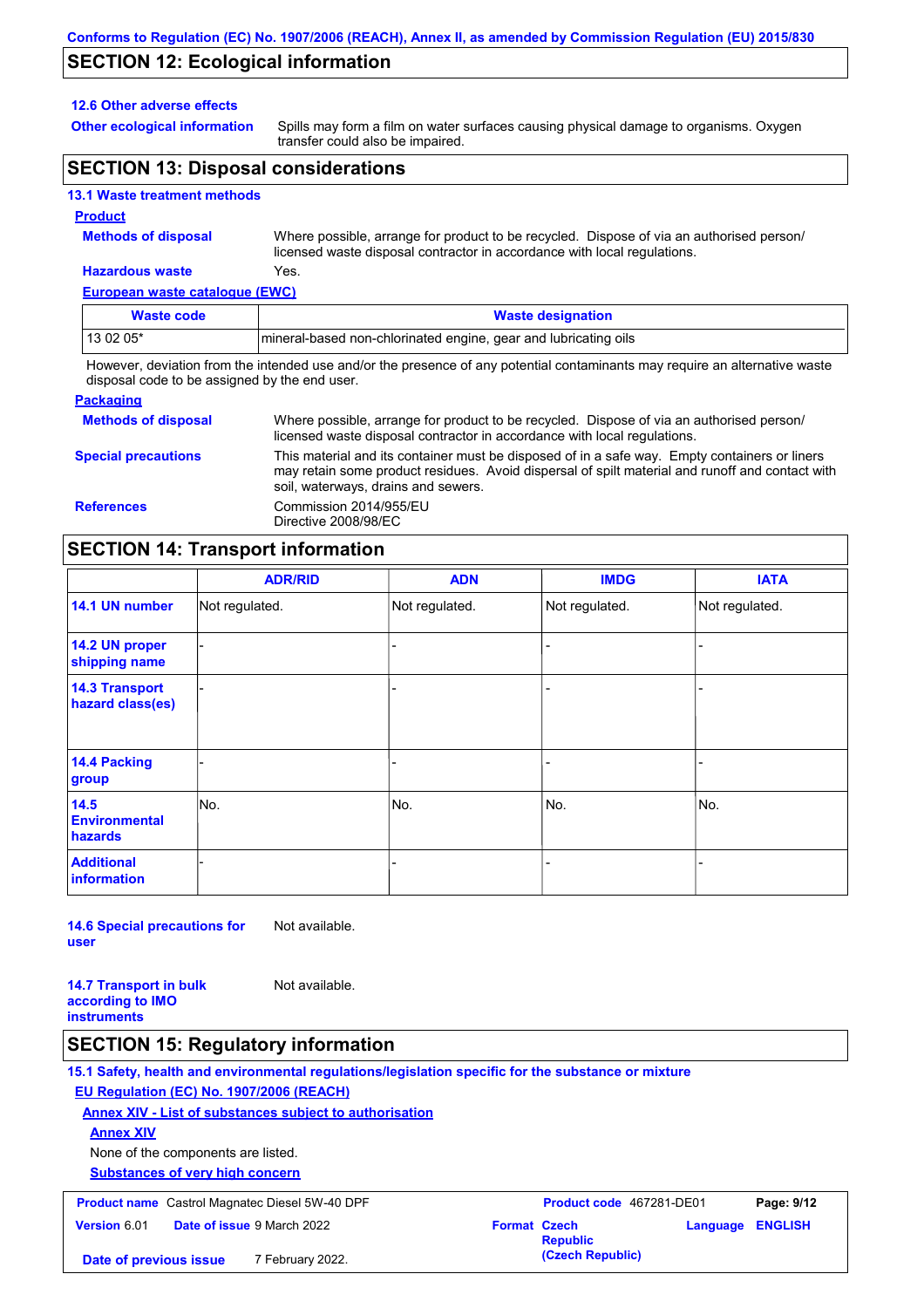# **SECTION 15: Regulatory information**

None of the components are listed.

| EU Regulation (EC) No. 1907/2006 (REACH)                                                                                                                 |                                                                                                                                |
|----------------------------------------------------------------------------------------------------------------------------------------------------------|--------------------------------------------------------------------------------------------------------------------------------|
| <b>Annex XVII - Restrictions</b><br>on the manufacture.<br>placing on the market<br>and use of certain<br>dangerous substances,<br>mixtures and articles | Not applicable.                                                                                                                |
| <b>Other regulations</b>                                                                                                                                 |                                                                                                                                |
| <b>REACH Status</b>                                                                                                                                      | The company, as identified in Section 1, sells this product in the EU in compliance with the<br>current requirements of REACH. |
| <b>United States inventory</b><br>(TSCA 8b)                                                                                                              | All components are active or exempted.                                                                                         |
| <b>Australia inventory (AIIC)</b>                                                                                                                        | All components are listed or exempted.                                                                                         |
| <b>Canada inventory</b>                                                                                                                                  | All components are listed or exempted.                                                                                         |
| <b>China inventory (IECSC)</b>                                                                                                                           | At least one component is not listed.                                                                                          |
| <b>Japan inventory (CSCL)</b>                                                                                                                            | All components are listed or exempted.                                                                                         |
| <b>Korea inventory (KECI)</b>                                                                                                                            | All components are listed or exempted.                                                                                         |
| <b>Philippines inventory</b><br>(PICCS)                                                                                                                  | At least one component is not listed.                                                                                          |
| <b>Taiwan Chemical</b><br><b>Substances Inventory</b><br>(TCSI)                                                                                          | All components are listed or exempted.                                                                                         |
| Ozone depleting substances (1005/2009/EU)                                                                                                                |                                                                                                                                |
| Not listed.                                                                                                                                              |                                                                                                                                |
| Prior Informed Consent (PIC) (649/2012/EU)<br>Not listed.                                                                                                |                                                                                                                                |
| <b>Persistent Organic Pollutants</b><br>Not listed.                                                                                                      |                                                                                                                                |
| <b>EU - Water framework directive - Priority substances</b><br>None of the components are listed.                                                        |                                                                                                                                |
| <b>Seveso Directive</b>                                                                                                                                  |                                                                                                                                |
| This product is not controlled under the Seveso Directive.                                                                                               |                                                                                                                                |
|                                                                                                                                                          |                                                                                                                                |

| <b>15.2 Chemical safety</b> | A Chemical Safety Assessment has been carried out for one or more of the substances within  |
|-----------------------------|---------------------------------------------------------------------------------------------|
| assessment                  | this mixture. A Chemical Safety Assessment has not been carried out for the mixture itself. |

# **SECTION 16: Other information**

| <b>Abbreviations and acronyms</b>                     | ADN = European Provisions concerning the International Carriage of Dangerous Goods by<br>Inland Waterway                                                                                                                                                                                                                                                                                                                                                                                                                                                                                                    |                                                                                          |          |                |  |  |
|-------------------------------------------------------|-------------------------------------------------------------------------------------------------------------------------------------------------------------------------------------------------------------------------------------------------------------------------------------------------------------------------------------------------------------------------------------------------------------------------------------------------------------------------------------------------------------------------------------------------------------------------------------------------------------|------------------------------------------------------------------------------------------|----------|----------------|--|--|
|                                                       | Road                                                                                                                                                                                                                                                                                                                                                                                                                                                                                                                                                                                                        | ADR = The European Agreement concerning the International Carriage of Dangerous Goods by |          |                |  |  |
|                                                       | $ATE =$ Acute Toxicity Estimate                                                                                                                                                                                                                                                                                                                                                                                                                                                                                                                                                                             |                                                                                          |          |                |  |  |
|                                                       | <b>BCF</b> = Bioconcentration Factor                                                                                                                                                                                                                                                                                                                                                                                                                                                                                                                                                                        |                                                                                          |          |                |  |  |
|                                                       | CAS = Chemical Abstracts Service                                                                                                                                                                                                                                                                                                                                                                                                                                                                                                                                                                            |                                                                                          |          |                |  |  |
|                                                       | CLP = Classification, Labelling and Packaging Regulation [Regulation (EC) No. 1272/2008]<br>CSA = Chemical Safety Assessment<br>CSR = Chemical Safety Report<br><b>DMEL = Derived Minimal Effect Level</b><br>DNEL = Derived No Effect Level<br>EINECS = European Inventory of Existing Commercial chemical Substances<br>ES = Exposure Scenario<br>EUH statement = CLP-specific Hazard statement<br>EWC = European Waste Catalogue<br>GHS = Globally Harmonized System of Classification and Labelling of Chemicals<br>IATA = International Air Transport Association<br>IBC = Intermediate Bulk Container |                                                                                          |          |                |  |  |
|                                                       |                                                                                                                                                                                                                                                                                                                                                                                                                                                                                                                                                                                                             |                                                                                          |          |                |  |  |
|                                                       |                                                                                                                                                                                                                                                                                                                                                                                                                                                                                                                                                                                                             |                                                                                          |          |                |  |  |
|                                                       |                                                                                                                                                                                                                                                                                                                                                                                                                                                                                                                                                                                                             |                                                                                          |          |                |  |  |
|                                                       |                                                                                                                                                                                                                                                                                                                                                                                                                                                                                                                                                                                                             |                                                                                          |          |                |  |  |
|                                                       |                                                                                                                                                                                                                                                                                                                                                                                                                                                                                                                                                                                                             |                                                                                          |          |                |  |  |
|                                                       |                                                                                                                                                                                                                                                                                                                                                                                                                                                                                                                                                                                                             |                                                                                          |          |                |  |  |
|                                                       |                                                                                                                                                                                                                                                                                                                                                                                                                                                                                                                                                                                                             |                                                                                          |          |                |  |  |
|                                                       |                                                                                                                                                                                                                                                                                                                                                                                                                                                                                                                                                                                                             |                                                                                          |          |                |  |  |
|                                                       |                                                                                                                                                                                                                                                                                                                                                                                                                                                                                                                                                                                                             |                                                                                          |          |                |  |  |
|                                                       |                                                                                                                                                                                                                                                                                                                                                                                                                                                                                                                                                                                                             |                                                                                          |          |                |  |  |
|                                                       | <b>IMDG</b> = International Maritime Dangerous Goods<br>LogPow = logarithm of the octanol/water partition coefficient                                                                                                                                                                                                                                                                                                                                                                                                                                                                                       |                                                                                          |          |                |  |  |
|                                                       | MARPOL = International Convention for the Prevention of Pollution From Ships, 1973 as                                                                                                                                                                                                                                                                                                                                                                                                                                                                                                                       |                                                                                          |          |                |  |  |
| <b>Product name</b> Castrol Magnatec Diesel 5W-40 DPF |                                                                                                                                                                                                                                                                                                                                                                                                                                                                                                                                                                                                             | Product code 467281-DE01                                                                 |          | Page: 10/12    |  |  |
| Version 6.01<br>Date of issue 9 March 2022            |                                                                                                                                                                                                                                                                                                                                                                                                                                                                                                                                                                                                             | <b>Format Czech</b><br><b>Republic</b>                                                   | Language | <b>ENGLISH</b> |  |  |
| Date of previous issue                                | 7 February 2022.                                                                                                                                                                                                                                                                                                                                                                                                                                                                                                                                                                                            | (Czech Republic)                                                                         |          |                |  |  |
|                                                       |                                                                                                                                                                                                                                                                                                                                                                                                                                                                                                                                                                                                             |                                                                                          |          |                |  |  |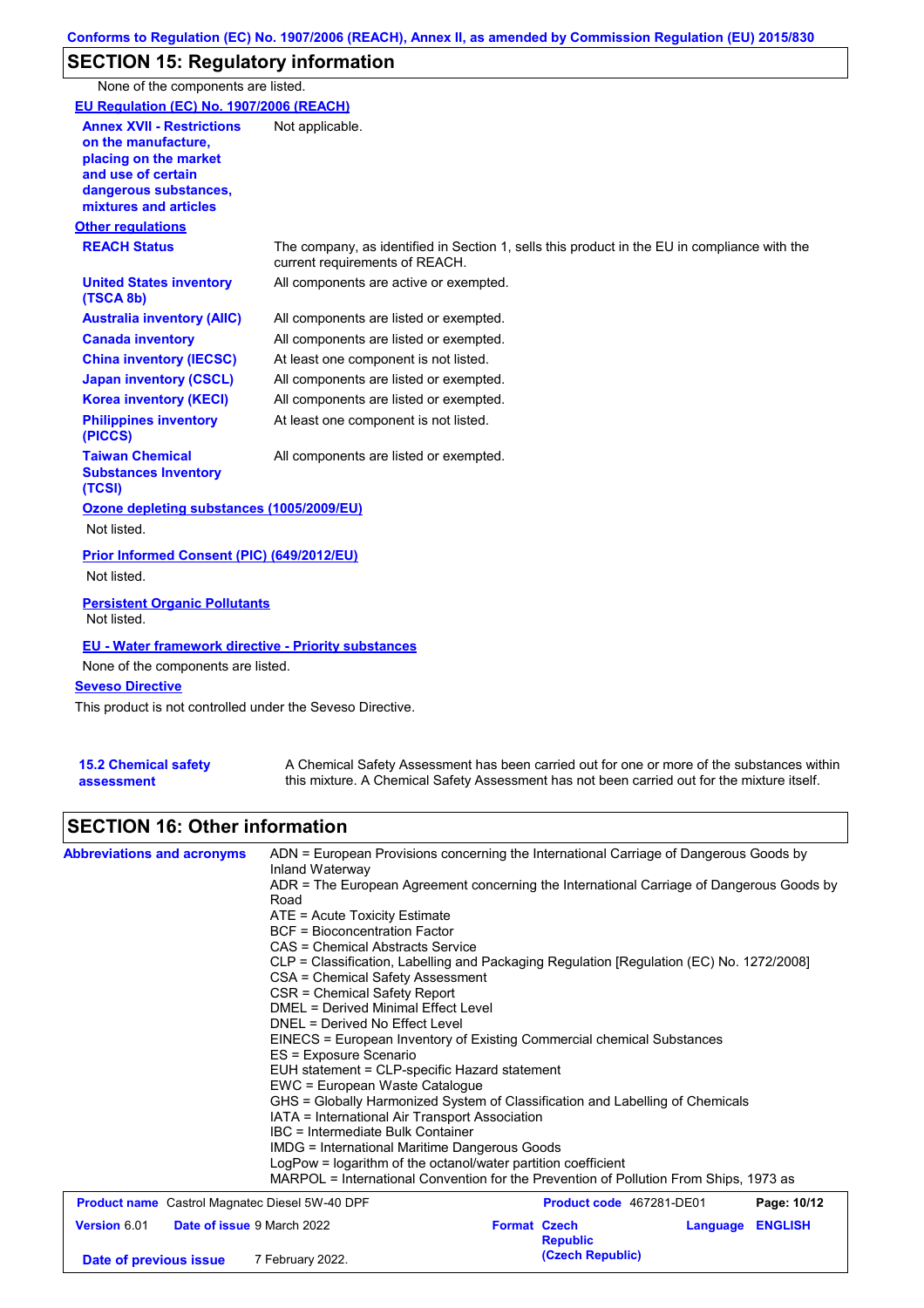#### **SECTION 16: Other information**

modified by the Protocol of 1978. ("Marpol" = marine pollution) OECD = Organisation for Economic Co-operation and Development PBT = Persistent, Bioaccumulative and Toxic PNEC = Predicted No Effect Concentration REACH = Registration, Evaluation, Authorisation and Restriction of Chemicals Regulation [Regulation (EC) No. 1907/2006] RID = The Regulations concerning the International Carriage of Dangerous Goods by Rail RRN = REACH Registration Number SADT = Self-Accelerating Decomposition Temperature SVHC = Substances of Very High Concern STOT-RE = Specific Target Organ Toxicity - Repeated Exposure STOT-SE = Specific Target Organ Toxicity - Single Exposure TWA = Time weighted average UN = United Nations UVCB = Complex hydrocarbon substance VOC = Volatile Organic Compound vPvB = Very Persistent and Very Bioaccumulative Varies = may contain one or more of the following 64741-88-4 / RRN 01-2119488706-23, 64741-89-5 / RRN 01-2119487067-30, 64741-95-3 / RRN 01-2119487081-40, 64741-96-4/ RRN 01-2119483621-38, 64742-01-4 / RRN 01-2119488707-21, 64742-44-5 / RRN 01-2119985177-24, 64742-45-6, 64742-52-5 / RRN 01-2119467170-45, 64742-53-6 / RRN 01-2119480375-34, 64742-54-7 / RRN 01-2119484627-25, 64742-55-8 / RRN 01-2119487077-29, 64742-56-9 / RRN 01-2119480132-48, 64742-57-0 / RRN 01-2119489287-22, 64742-58-1, 64742-62-7 / RRN 01-2119480472-38, 64742-63-8, 64742-65-0 / RRN 01-2119471299-27, 64742-70-7 / RRN 01-2119487080-42, 72623-85-9 / RRN 01-2119555262-43, 72623-86-0 / RRN 01-2119474878-16, 72623-87-1 / RRN 01-2119474889-13

#### **Procedure used to derive the classification according to Regulation (EC) No. 1272/2008 [CLP/GHS]**

| <b>Classification</b><br>Not classified.                                        |                                                                                                                                | <b>Justification</b>                                                                                                                                                                                                                                                                                                                                                                                                                              |  |  |  |
|---------------------------------------------------------------------------------|--------------------------------------------------------------------------------------------------------------------------------|---------------------------------------------------------------------------------------------------------------------------------------------------------------------------------------------------------------------------------------------------------------------------------------------------------------------------------------------------------------------------------------------------------------------------------------------------|--|--|--|
|                                                                                 |                                                                                                                                |                                                                                                                                                                                                                                                                                                                                                                                                                                                   |  |  |  |
| <b>Full text of abbreviated H</b><br><b>statements</b>                          | H302<br>H304<br>H314<br>H317<br>H318<br>H334<br>H372<br>H413<br><b>EUH071</b>                                                  | Harmful if swallowed.<br>May be fatal if swallowed and enters airways.<br>Causes severe skin burns and eye damage.<br>May cause an allergic skin reaction.<br>Causes serious eye damage.<br>May cause allergy or asthma symptoms or breathing difficulties if<br>inhaled.<br>Causes damage to organs through prolonged or repeated<br>exposure.<br>May cause long lasting harmful effects to aquatic life.<br>Corrosive to the respiratory tract. |  |  |  |
| <b>Full text of classifications</b><br><b>[CLP/GHS]</b>                         | Acute Tox, 4<br>Aquatic Chronic 4<br>Asp. Tox. 1<br>Eye Dam. 1<br>Resp. Sens. 1<br>Skin Corr. 1B<br>Skin Sens, 1A<br>STOT RE 1 | <b>ACUTE TOXICITY - Category 4</b><br>LONG-TERM (CHRONIC) AQUATIC HAZARD - Category 4<br><b>ASPIRATION HAZARD - Category 1</b><br>SERIOUS EYE DAMAGE/EYE IRRITATION - Category 1<br><b>RESPIRATORY SENSITISATION - Category 1</b><br>SKIN CORROSION/IRRITATION - Category 1B<br>SKIN SENSITISATION - Category 1A<br>SPECIFIC TARGET ORGAN TOXICITY - REPEATED<br><b>EXPOSURE - Category 1</b>                                                     |  |  |  |
| <b>History</b>                                                                  |                                                                                                                                |                                                                                                                                                                                                                                                                                                                                                                                                                                                   |  |  |  |
| Date of issue/Date of<br>revision                                               | 09/03/2022.                                                                                                                    |                                                                                                                                                                                                                                                                                                                                                                                                                                                   |  |  |  |
| Date of previous issue                                                          | 07/02/2022.                                                                                                                    |                                                                                                                                                                                                                                                                                                                                                                                                                                                   |  |  |  |
| <b>Prepared by</b>                                                              | <b>Product Stewardship</b>                                                                                                     |                                                                                                                                                                                                                                                                                                                                                                                                                                                   |  |  |  |
| $\nabla$ Indicates information that has changed from previously issued version. |                                                                                                                                |                                                                                                                                                                                                                                                                                                                                                                                                                                                   |  |  |  |

#### **Notice to reader**

All reasonably practicable steps have been taken to ensure this data sheet and the health, safety and environmental information contained in it is accurate as of the date specified below. No warranty or representation, express or implied is made as to the accuracy or completeness of the data and information in this data sheet.

The data and advice given apply when the product is sold for the stated application or applications. You should not use the product other than for the stated application or applications without seeking advice from BP Group.

It is the user's obligation to evaluate and use this product safely and to comply with all applicable laws and regulations. The BP Group shall not be responsible for any damage or injury resulting from use, other than the stated product use of the material, from any failure to adhere to recommendations, or from any hazards inherent in the nature of the material. Purchasers of the

| <b>Product name</b> Castrol Magnatec Diesel 5W-40 DPF |  | Product code 467281-DE01          |                     | Page: 11/12     |                         |  |
|-------------------------------------------------------|--|-----------------------------------|---------------------|-----------------|-------------------------|--|
| Version 6.01                                          |  | <b>Date of issue 9 March 2022</b> | <b>Format Czech</b> | <b>Republic</b> | <b>Language ENGLISH</b> |  |
| 7 February 2022.<br>Date of previous issue            |  |                                   | (Czech Republic)    |                 |                         |  |